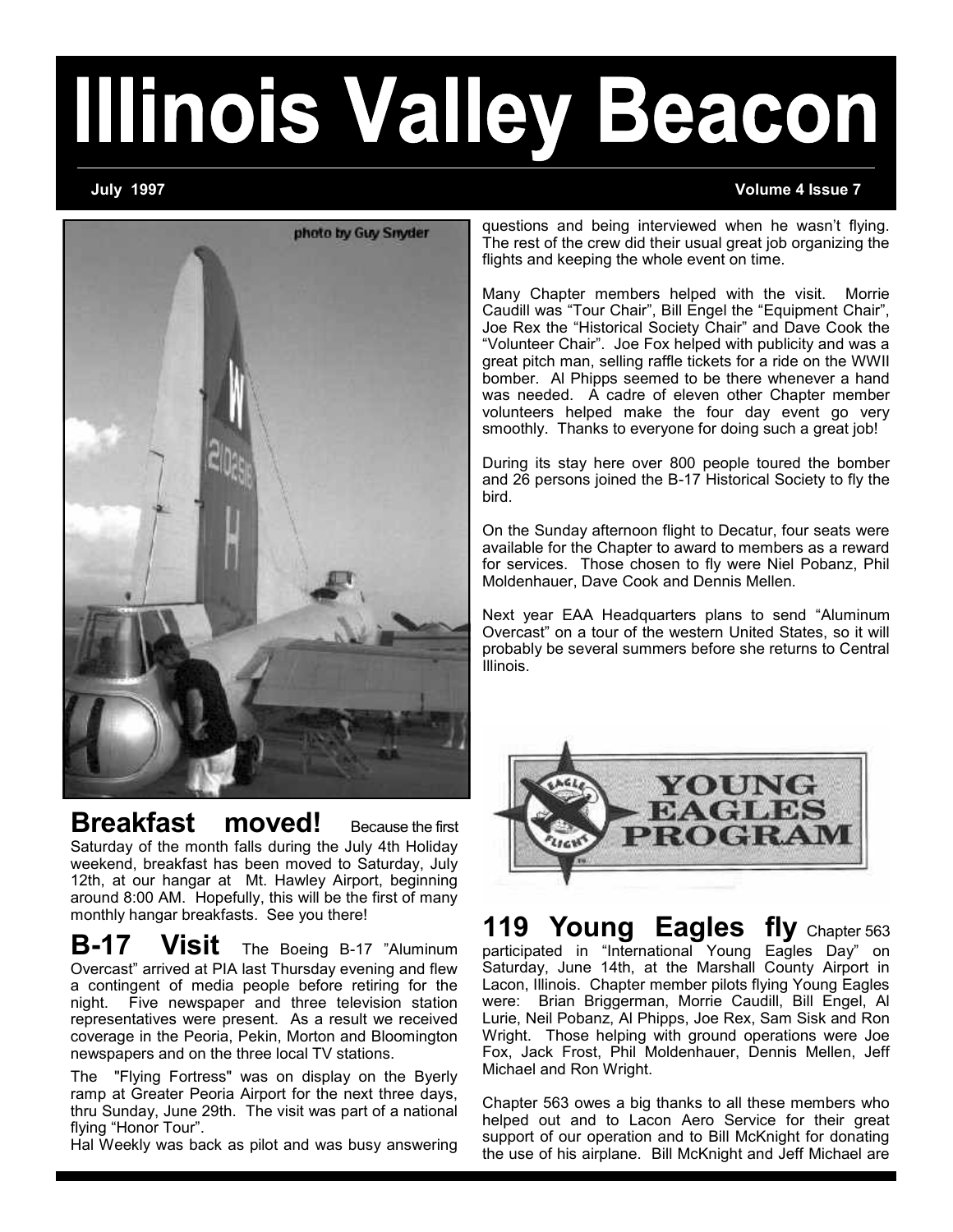not even members of the chapter, but they did an outstanding job for us.

It was the best turnout since we started participating in the Young Eagles program. Two television stations from Peoria came out and filmed the activities for a spot on the evening news. The telecasts were very favorable for aviation and the EAA. This activity also helped boost attendance for a fly-in breakfast the next day, where Lacon Aero Service gave plane rides to over 100 people who did not qualify for Young Eagle flights the previous day.

With this experience we need to start planning our next Young Eagle Day on September 20th. We tentatively have the EAA's Spirit of St. Louis coming to support the event. We have to decide if we can handle the size of crowd we might get with this kind of attraction and where to hold it.

We definitely need the entire chapter's support as well as the FBO's from the airport we are using. Anyone with any ideas on how best to organize the rally and all the volunteers please phone me at 309/266-4553. — *Brian Briggerman, Chapter 563 Young Eagles Coordinator.*

**Last Month** Our Chapter met on Wednesday, the 11th of June, at 7:30 p.m. in our hangar at Mt. Hawley Airport. A motion was approved to dispense with the reading of the minutes of the previous meeting, so that we didn't have to listen to Chapter Secretary Joe Fox.

Our guest speaker was Walter Forred, MD., AME, who spoke on the Aviation Medical examination and those medical conditions which, when reported on the application for an Airman Medical Certificate would raise concern at FAA headquarters in Oklahoma City.

Basically, anything reported in Section 18 under "Medical History" might prompt a request from the FAA for additional information. Those conditions which most frequently bring a request for additional information are: g. Heart or vascular trouble, h. High or low blood pressure, k. Diabetes and any form of chemical dependency.

Dr. Forred emphasized that while there are still



disqualifying conditions,<br>many pi pilots are flying with medical conditions that only a few years ago would have grounded them.

If you need an AME for that next flight physical, contact Walt Forred, M.D.,

200 E. Pennsylvania Ave., Peoria, at 309/655-7800.

Our second guest speaker of the evening was Chapter member Brian Briggerman, who gave a detailed account of his trip out to Ramona, California to visit relatives. The flight took 30.5 hours, round trip.

Between Albuquerque, NM and Phoenix, AZ there was a distance of 300 miles without an airport and Brian ran into thunderstorms and head winds. At one time his ground speed was just 89 knots. His best ground speed on any one leg was 115 knots. In August Brian plans to take a mountain flying course out in Gunderson, Colorado.

Jack Frost and Al Phipps of the "Breakfast Committee" reported their findings to the assembled group. It was moved and approved that our July breakfast be held in the Chapter hangar at Mt. Hawley Airport and that it be moved from the first Saturday of the month to the second Saturday of the month for the month of July only, to resolve the conflict with the 4th of July Holiday weekend.

The Chapter once again expressed it's appreciation to Bill Engel for painting the signs for the side of the hangar and the hangar door.

**JUIV Meeting** Our next Chapter meeting will be on Wednesday, the 9th of July, at 7:30 p.m. in our hangar at Mt. Hawley Airport.

## **Oshkosh, B'gosh!** This headline is probably a violation of someone's copyright, but be sure to

remember **EAA OSHKOSH '97** — the 45th Annual EAA Fly-In and Sport Aviation Convention, **July 30th thru August 5th**. The EAA Fly-In Convention is the worlds greatest sport aviation gathering! Thousands of airplanes, hundreds of thousands of people and the biggest names in aviation, all together for one week to share the world of flight. Get ready to make your trip to Wittman Regional Airport, the home of sport aviation. For EAA Fly-In Convention Information contact John Burton, 414/426- 4800.

# **Wings Weekend '97** The Seventh

Annual WINGS Fly-In Weekend will take place July 11th thru the 13th, at the Coles County Airport (MTO). Participants will have the unique opportunity to receive **three hours** of free flight instruction and complete their Federal Aviation Administration (FAA) WINGS pilot proficiency program in one weekend. Volunteer flight instructors will be donating their professional services for the enhancement of aviation safety.

The FAA WINGS program is a safety program that stresses recurrent training for all pilots. The WINGS program consists of receiving three hours of dual flight instruction and attending at least one ground safety seminar. Completing the requirements for the WINGS program **will substitute for a Biennial Flights Review (BFR).** Pilots in the program will be encouraged to attend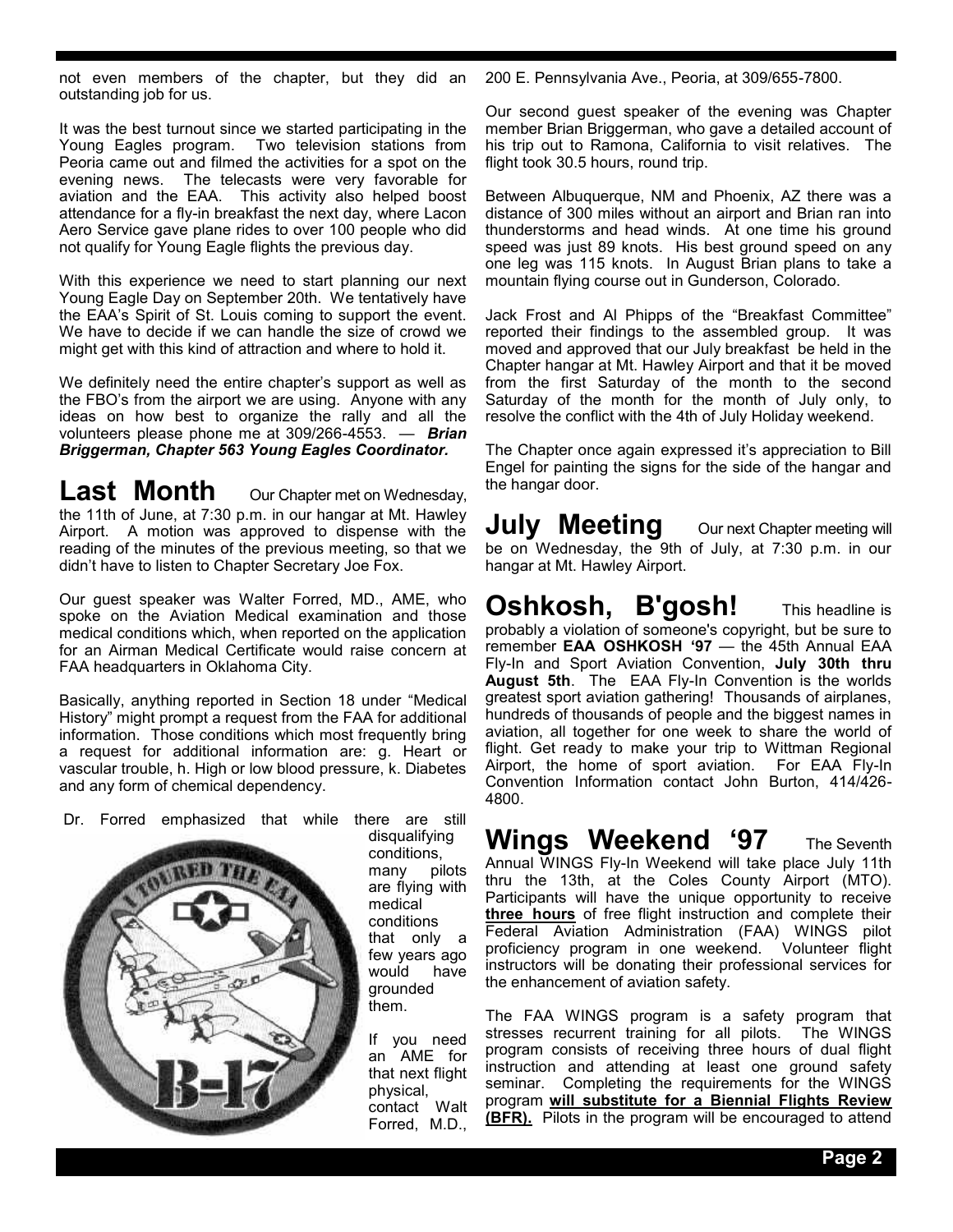as many of these safety courses as possible, which will cover a diversity of topics.

Ground Safety Seminars start at the airport hangar at 8:00 a.m. on Friday, July 11th and continue throughout the weekend. This event is sponsored by the FAA,<br>Springfield, IL FSDO, the Illinois Department of the Illinois Department of Transportation, Division of Aeronautics, the AOPA Air Safety Foundation, the Coles County Airport Authority and AVEMCO Insurance Company. For further information about **Wings Weekend '97**, contact John Blohm at 217/744-1910 or Dale Rust at 217/524-5269.

**1998 EAA Calendars** This year we are going to order only as many EAA Calendars as people want. Since the volume will be down, the cost will go up to around \$6.50 or \$7.00 per calendar. If you want a 1998 EAA Calendar, contact Chapter Treasurer Al Phipps at 693 -2943. We will only order enough calendars to meet our needs.

## **Calendar of Events**

## **JULY 3rd & 4th -- Dubuque, Iowa**

Look Beyond the Tri-States with Golden Knights. Contact: 319/588-5706.

#### **JULY 3rd & 4th -- Mansfield, Ohio** Freedom Festival.

**JULY 4th -- Monmouth, Illinois** Monmouth Flying Club Fly-In. Contact: 309/734-7662.

**JULY 4th -- Mt. Morris, Illinois** Fly-In Breakfast. Contact: 815/732-7268.

## **JULY 4th -- Corning, Iowa** Fly-In Breakfast. Contact: 515/322-4823.

## **JULY 4th thru 6th -- St. Louis, Missouri**

McDonnell Douglas Airshow and Fair with Leapfrogs and Golden Knights. Contact: 314/725-1710.

**JULY 5th -- Marshall, Minnesota** Airshow.

## **JULY 5th & 6th -- Emmetsburg, Iowa**

Annual Taildragger Fly-In. Contact: 712/852-2346.

## **July 6th — McNabb, Illinois**

FLY-IN/DRIVE-IN Breakfast, Sponsored by EAA Chapter 948, the first Sunday of the month, from 7-11 A.M. at Hartenbauer's Airport on McNabb Road, rain or shine. Contact: 815/882-2371.

## **JULY 7th -- Rantoul, Illinois** A Gathering of Eagles. Contact: 309/693-7496.

**JULY 7th thru 12th -- Kansas City, Kansas**



"I'm afraid we're going to have to head back, folks. ... We've got a warning light on up here, and darn if it isn't the big one."

*reprinted from the "Far Side" by Gary Larson*

Advanced World Aerobatics Championships

## **JULY 9th thru 13th -- Arlington, Washington**

28th Annual Arlington NW EAA Fly-In. Contact: 360/435- 5857.

## **JULY 11th & 12th -- Springfield, Illinois**

Springfield Air Rendezvous. Contact: 217/789-4400.

## **July 11th thru 13th — Mattoon, Illinois**

WINGS WEEKEND '97 at the Coles County Airport (MTO) located between the cities of Mattoon and Charleston, Illinois. Sponsored by: FAA Springfield, Illinois Flight Standards District Office; Illinois Department of Transportation/Division of Aeronautics; AOPA Air Safety Foundation; Coles County Airport Authority and AVEMCO Insurance Company.

## **JULY 14th thru 20th -- Dayton, Ohio**

Wright Patterson AFB , USAF 50th Dayton US Air and Trade Show. Tel: 513/898-5901

**JULY 17th -- Rhinelander, Wisconsin** Airshow with Golden Knights.

**JULY 18th thru 20th -- Ankeny, Iowa** Greater Des Moines Aviation Expo.

**JULY 18th thru 20th -- Muskegon, Michigan** Airshow.